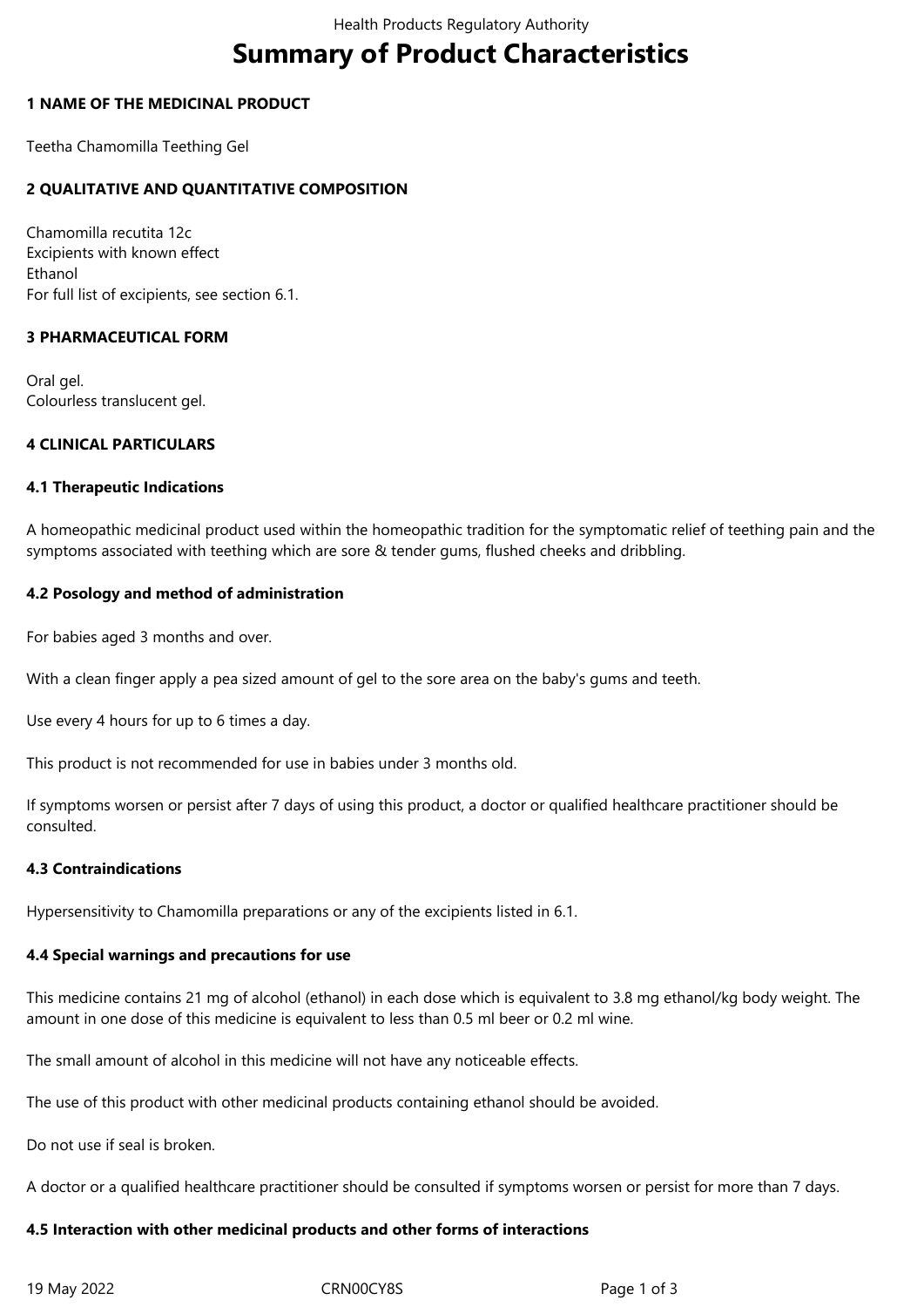#### **4.6 Fertility, pregnancy and lactation**

The use of this product in pregnancy and lactation is not applicable.

Safety during pregnancy and lactation has not been established. In the absence of sufficient data, the use during pregnancy and lactation is not recommended. However, if use in pregnancy and lactation is required, the advice of a doctor should be sought.

Studies on the effects on fertility have not been performed.

## **4.7 Effects on ability to drive and use machines**

Not relevant.

## **4.8 Undesirable effects**

There are no known adverse effects. If any adverse effects are experienced, a doctor or pharmacist should be consulted.

## **Reporting of suspected adverse reactions**

Reporting suspected adverse reactions after authorisation of the medicinal product is important. It allows continued monitoring of the benefit/risk of the medicinal product. Healthcare professionals are asked to report any suspected adverse reactions via HPRA Pharmacovigilance Website: www.hpra.ie.

## **4.9 Overdose**

None known. Overdose with this medicine is u[nlikely to const](http://www.hpra.ie/)itute a hazard and therefore symptomatic treatment only is necessary.

## **5 PHARMACOLOGICAL PROPERTIES**

#### **5.1 Pharmacodynamic properties**

Not applicable.

## **5.2 Pharmacokinetic properties**

Not applicable.

#### **5.3 Preclinical safety data**

Not applicable.

## **6 PHARMACEUTICAL PARTICULARS**

#### **6.1 List of excipients**

Water Glycerol (E422) Xanthan gum Xylitol (E967) Hypromellose Ethanol anhydrous

#### **6.2 Incompatibilities**

None known.

19 May 2022 CRN00CY8S Page 2 of 3